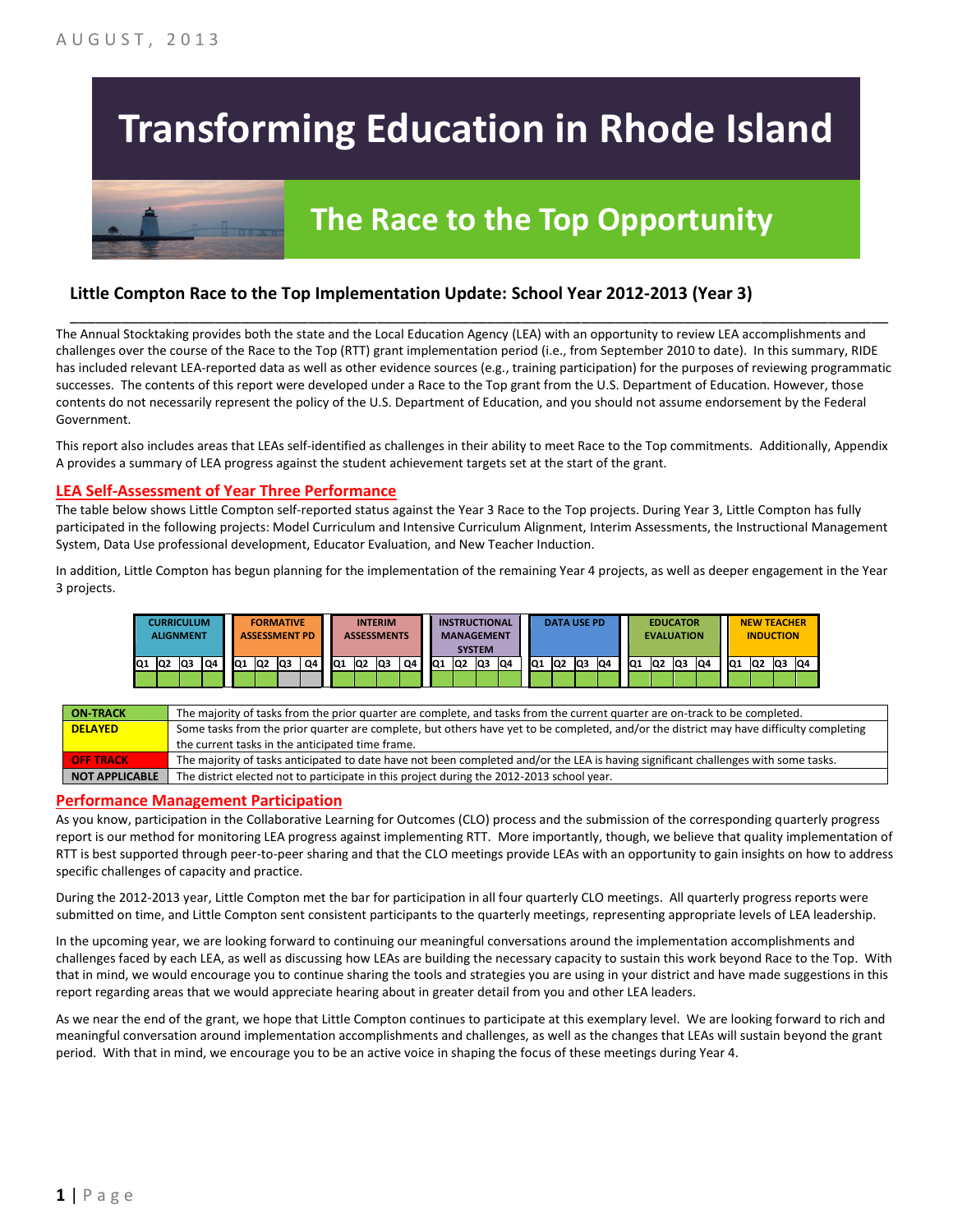#### **System of Support 1: Standards and Curriculum**

Based on the quarterly progress reports submitted by Little Compton, as well as participation in additional applicable activities through the end of the 2012-2013 school year, we have assessed the district as 'on track (green),' 'delayed (yellow),' 'off track/at risk (red)', or 'not applicable (grey) on each of the Year 3 System of Support 1 scope of work tasks for Race to the Top. This assessment is reflected in the table below. Please note that further description of these statuses can be found on page one of this report.

RIDE would like to commend Little Compton on its thoughtful approach towards expanding and deepening educator and administrator knowledge of the Common Core State Standards (CCSS). In its progress reports, Little Compton noted that they started the school year with a two-day professional development with EBEC on alignment of curriculum and instructional tools to the math standards. Based on this exercise, and the work of the 2012-2013 school year, Little Compton indicated that the district has decided to revisit the alignment of their literacy program with the expectations of the common core. In the upcoming school year, we look forward to hearing more about this process and how it has impacted the district's transition timeline.

| Intensive Curriculum Alignment and Model Curriculum Development                                                                                                                                                                                           |                | Year 3:SY12-13 |                |                                         |  |  |  |
|-----------------------------------------------------------------------------------------------------------------------------------------------------------------------------------------------------------------------------------------------------------|----------------|----------------|----------------|-----------------------------------------|--|--|--|
|                                                                                                                                                                                                                                                           | Q <sub>1</sub> | Q <sub>2</sub> | Q <sub>3</sub> | Q <sub>4</sub>                          |  |  |  |
| Develop and communicate a multi-year Transition Plan for the Common Core State Standards implementation, including clear<br>expectations for school level transition benchmarks and a plan for developing a curriculum aligned to the CCSS in grades K-12 |                | needed         | needed         | Modify as Modify as Modify as<br>needed |  |  |  |
| Identify opportunities for educators to work collaboratively to deepen understanding of CCSS (e.g. Common Planning Time, grade<br>level team, department meetings, faculty meetings)                                                                      |                | needed         | needed         | Modify as Modify as Modify as<br>needed |  |  |  |
| Create implementation plan, including the identification of aligned resources, to support roll out of new curricula                                                                                                                                       |                | needed         | needed         | Modify as Modify as Modify as<br>needed |  |  |  |
| Develop curriculum aligned to the Common Core State Standards, including participation in Dana Center curriculum writing and<br>leadership sessions (if applicable)                                                                                       |                | x              | X              |                                         |  |  |  |

*\*Please note: the 'x' in the above table represents the anticipated completion timeline set by RIDE, not when the district completed the task. Additionally, for further clarification on the criteria used to select each status, consult the description on page one of this report.*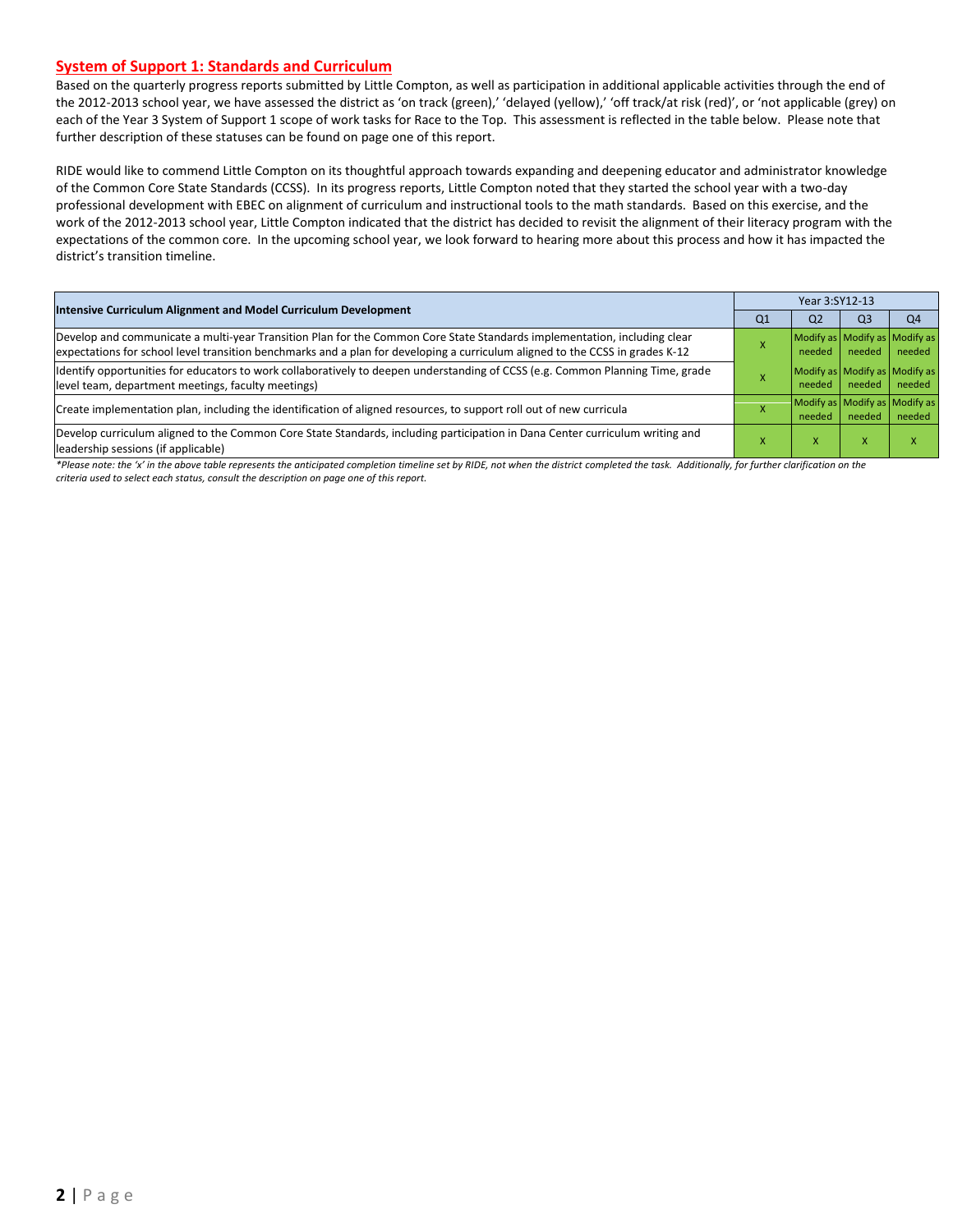#### **System of Support 2: Instructional Improvement Systems**

During the 2012-2013 school year, Little Compton chose to implement two of the four Race to the Top projects in System of Support 2 (Interim Assessments, and Data Use professional development). Based on the quarterly progress reports submitted by Little Compton, as well as participation in additional applicable activities through the end of the 2012-2013 school year, we have assessed the district on each of the Year 3 scope of work tasks for those applicable projects.

Little Compton configured the Instructional Management System (IMS) to provide educator access to both Interim Assessments and the Formative Assessment PD modules. During the 2012-2013 school year, the district implemented the fixed-form Interim Assessments to students on paper and online. In their quarterly progress update report, Little Compton indicated that the roll-out of the assessments was successful, and that they were able to leverage the data from the assessments to better inform teaching and learning. From their data, Little Compton found that they needed additional professional development in the areas of academic vocabulary, fix-it comprehension strategies, and text complexity.

During the 2012-2013 school year, Little Compton participated in the Data Use professional development series. In the QPU reports, the district expressed that the teams found this training helpful, and that they have used this protocol to examine how administrators can or will use the Rhode Island Growth Model, as well as data from the interim assessments.

Little Compton did not implement the Formative Assessment online professional development modules in the 2012-2013 school year. Although the plan was to start these in winter 2013, the district determined that the initiative would be more successful if they delayed engagement in the modules until fall 2013. In their quarterly progress update report, Little Compton noted that they have developed a tentative implementation plan for the upcoming school year; teachers will review modules on a bi-monthly basis, integrate the practices into their classrooms, and then discuss the implementation during common planning time.

In the upcoming CLO sessions, we look forward to hearing about the Little Compton's plans for implementing new initiatives, or deepening engagement in initiatives implemented during the 2012-2013 school year. Additionally, looking ahead towards the PARCC assessment, we hope to hear more from districts about how these initiatives are supporting their transition to the common core.

| <b>Instructional Management System (IMS)</b>                                                                                                                                                              |                                         | Year 3:SY12-13 |                |                |  |  |  |
|-----------------------------------------------------------------------------------------------------------------------------------------------------------------------------------------------------------|-----------------------------------------|----------------|----------------|----------------|--|--|--|
|                                                                                                                                                                                                           |                                         |                | O <sub>3</sub> | Q <sub>4</sub> |  |  |  |
| Designate an LEA data steward to support decision making around data collections and systems implementation and to provide input<br>and feedback on data initiatives through designated representatives   | As needed As needed As needed As needed |                |                |                |  |  |  |
| Maintain data quality standards of local student information systems and upload local assessment data and program information as<br>required by RIDE in a timely manner                                   |                                         | $\mathbf{v}$   |                |                |  |  |  |
| Following RIDE training, LEA Administrative Users and LEA Trainers configure the IMS for educator use and to provide end users with<br>access and training needed to utilize the IMS for daily activities |                                         | x              |                |                |  |  |  |
| Deepen the understanding and use of the IMS among all educators                                                                                                                                           |                                         | X              |                |                |  |  |  |

| Interim Assessments (accessed via the Instructional Management System)                                                                                                                  | Year 3:SY12-13                               |                               |                       |                |  |  |
|-----------------------------------------------------------------------------------------------------------------------------------------------------------------------------------------|----------------------------------------------|-------------------------------|-----------------------|----------------|--|--|
|                                                                                                                                                                                         | Q <sub>1</sub>                               | Q <sub>2</sub>                | Q <sub>3</sub>        | O <sub>4</sub> |  |  |
| Develop protocols or expectations regarding the use of interim assessment to inform instruction including timelines for<br>administration and process for scoring and reporting results |                                              |                               |                       |                |  |  |
| Send LEA-determined facilitators to RIDE provided training on both the Fixed-Form assessment tool and the test-building tool                                                            | <b>Fixed Form</b>                            | <b>Test</b><br><b>Builder</b> |                       |                |  |  |
| Train of educators in the LEA on the administration and use of interim assessments utilizing RIDE-trained facilitators                                                                  |                                              | X                             |                       |                |  |  |
| Administration of Interim Assessments in selected grades and content area(s)                                                                                                            | $1st$ Fixed<br>Form Test Form Test Form Test | $2^{nd}$ Fixed                | 3 <sup>rd</sup> Fixed |                |  |  |

| 'Data Use' Professional Development                                                                                                           |                | Year 3:SY12-13 |                |                |  |  |  |
|-----------------------------------------------------------------------------------------------------------------------------------------------|----------------|----------------|----------------|----------------|--|--|--|
|                                                                                                                                               | Q <sub>1</sub> | Q <sub>2</sub> | Q <sub>3</sub> | O <sub>4</sub> |  |  |  |
| In coordination with RIDE, select 'Data Use' training dates for each cohort of schools, as applicable                                         |                |                |                | Year 2         |  |  |  |
| Identify and provide RIDE with the leadership team members from each school who will participate in Year 2 training cohorts, as<br>applicable |                |                |                | Year 2         |  |  |  |
| Following 'Data Use' professional development, identify district and school practices to sustain and deepen data use and<br>collaboration     | Year 1         | Year 1         | Year           | Year 1         |  |  |  |

\* Please note that, for this project, 'year 1' refers to cohort 1 taking place during the 2012-2013 school year, and 'Year 2' refers to cohort 2 taking place during the 2013-2014 school year.

| [Formative Assessment Professional Development Modules (accessed via the Instructional Management System)        |         | Year 3:SY12-13 |                             |                |  |  |  |  |
|------------------------------------------------------------------------------------------------------------------|---------|----------------|-----------------------------|----------------|--|--|--|--|
|                                                                                                                  |         | Q <sub>2</sub> | O <sup>3</sup>              | O <sub>4</sub> |  |  |  |  |
| ldentify facilitators who will support the implementation of formative assessment practices in daily instruction |         |                |                             | SY13-14        |  |  |  |  |
| Coordinate participation of educators in training modules and communities of practice                            | SY12-13 |                | SY12-13   SY12-13   SY13-14 |                |  |  |  |  |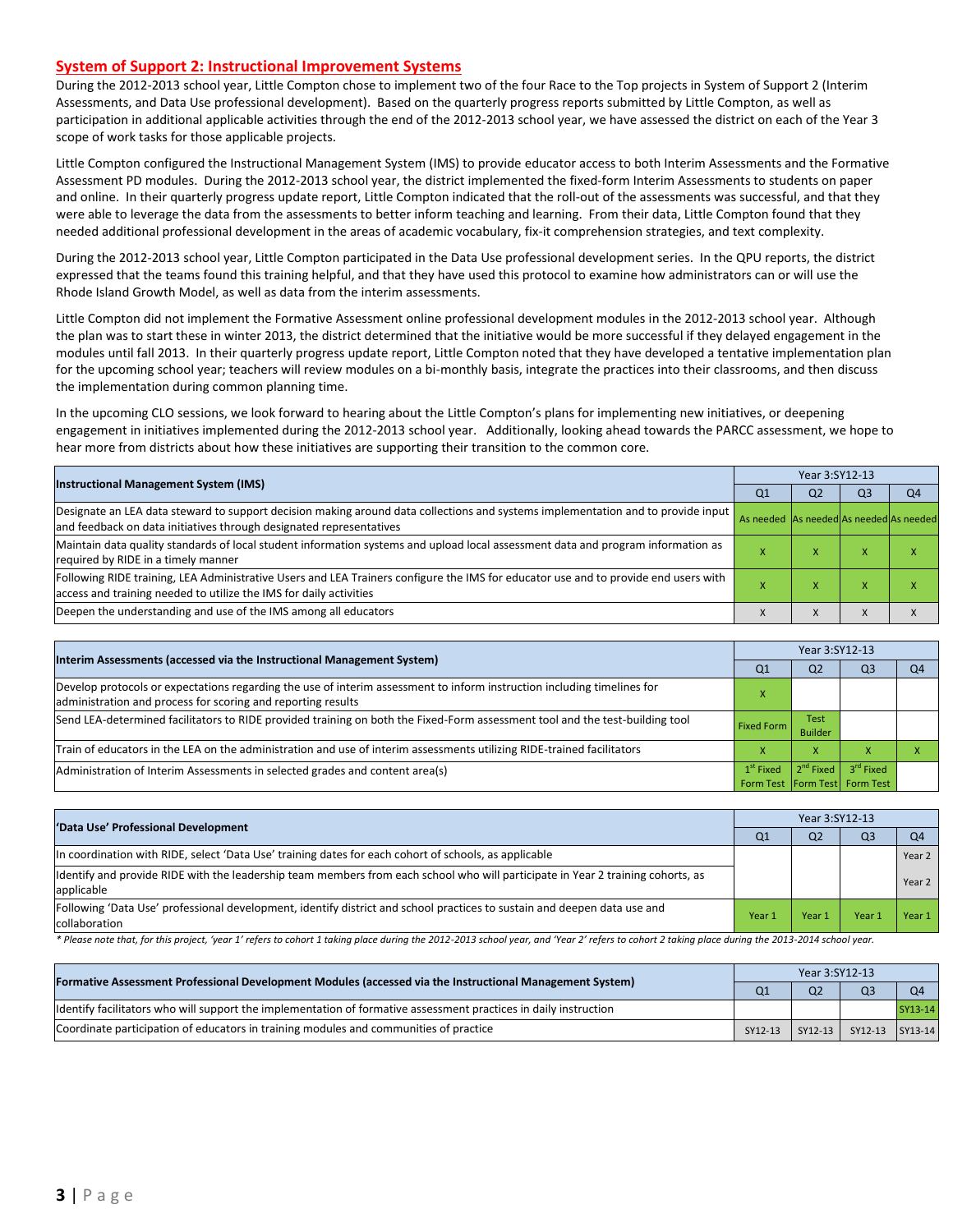#### **System of Support 3: Educator Effectiveness**

During the 2012-2013 school year, Little Compton fully implemented all components of System of Support 3 - the Rhode Island model for teacher and building administrator evaluations; and final effectiveness ratings for all teachers and building administrators have been submitted to RIDE using the Educator Performance and Support System. Based on the quarterly progress reports submitted by Little Compton, as well as participation in additional applicable activities through the end of the 2012-2013 school year, we have assessed the district on each of the Year 3 scope of work tasks for Educator Evaluation.

To support the educator evaluation implementation process, Little Compton held faculty mentoring sessions to ensure that all teachers were ontrack with gathering appropriate supporting data for their Student Learning Objectives (SLOs) and Professional Growth Goals (PGGs). Designated evaluators from Little Compton participated in all RIDE training activities. To supplement this training, they also brought in an outside resource to conduct four full days of professional development on the implementation of teacher evaluations.

During the 2012-2013 school year, Little Compton evaluators participated in all training activities. Little Compton reported in their quarterly progress updates that their district struggled to provide feedback to all teachers in the district based on the evaluation caseload. In preparation for the 2013-2014 school year, the principal is formulating a new schedule for the evaluations, and also plans to send a team to the RIDE summer trainings. As of August  $1^{st}$ , no evaluators from Little Compton had registered for trainings. RIDE would like to remind the district of their responsibility to ensure that all personnel responsible for evaluating both teachers and building administrators participate in applicable training activities.

As we enter into the final year of the Race to the Top grant, RIDE encourages Little Compton to continue to engage their CLO peers in thinking about continuous support for evaluation implementation, as well as how evaluation data is being used to identify professional development needs.

| <b>Educator Evaluation</b>                                                                                                                                                                           |                               |                | Year 3:SY12-13                             |                                  |
|------------------------------------------------------------------------------------------------------------------------------------------------------------------------------------------------------|-------------------------------|----------------|--------------------------------------------|----------------------------------|
|                                                                                                                                                                                                      | Q1                            | Q <sub>2</sub> | Q <sub>3</sub>                             | Q4                               |
| Participate in educator evaluation model design, development and refinement feedback opportunities                                                                                                   | X                             | x              | X                                          | $\mathsf{x}$                     |
| Identify District Evaluation Committee members, responsible for monitoring the implementation of the system and providing<br>recommendations to LEA leadership teams                                 |                               |                |                                            | x                                |
| ldentify individuals who will serve as primary and, if applicable, secondary/complementary evaluators                                                                                                |                               |                |                                            | $\mathsf{X}$                     |
| Send all required evaluators to RIDE-provided evaluator training on model; Send evaluators and system administrators to training on<br>the Educator Performance Support System (EPSS) data system    |                               |                | Mid-year<br>half-day<br>training           | Mid-year<br>half-day<br>training |
| Examine LEA Policies and Contracts for Challenges; where applicable, consider memorandums of understanding or contract renewal<br>language which will support district implementation of evaluations | X                             | X              | X                                          | $\mathsf{x}$                     |
| Create a plan for the appropriate use of funds to support implementation of educator evaluation system                                                                                               |                               |                |                                            | X                                |
| Complete required components of RI Model for educator and building administrator evaluations                                                                                                         | SLO <sub>s</sub> and<br>Goals | Midyear        | Midyear<br>Conference Conference Summative | <b>EOY Report</b><br>&<br>rating |
| Submit evaluation data and documentation (e.g. component and summative level ratings, verified rosters); provide other requested<br>information to support RIDE research and system improvement      | X                             | X              | $\mathsf{x}$                               | X                                |
| Use Evaluation Data to identify individual and school/district-wide professional development needs and act on those needs                                                                            |                               |                | $\mathsf{x}$                               | $\mathsf{x}$                     |